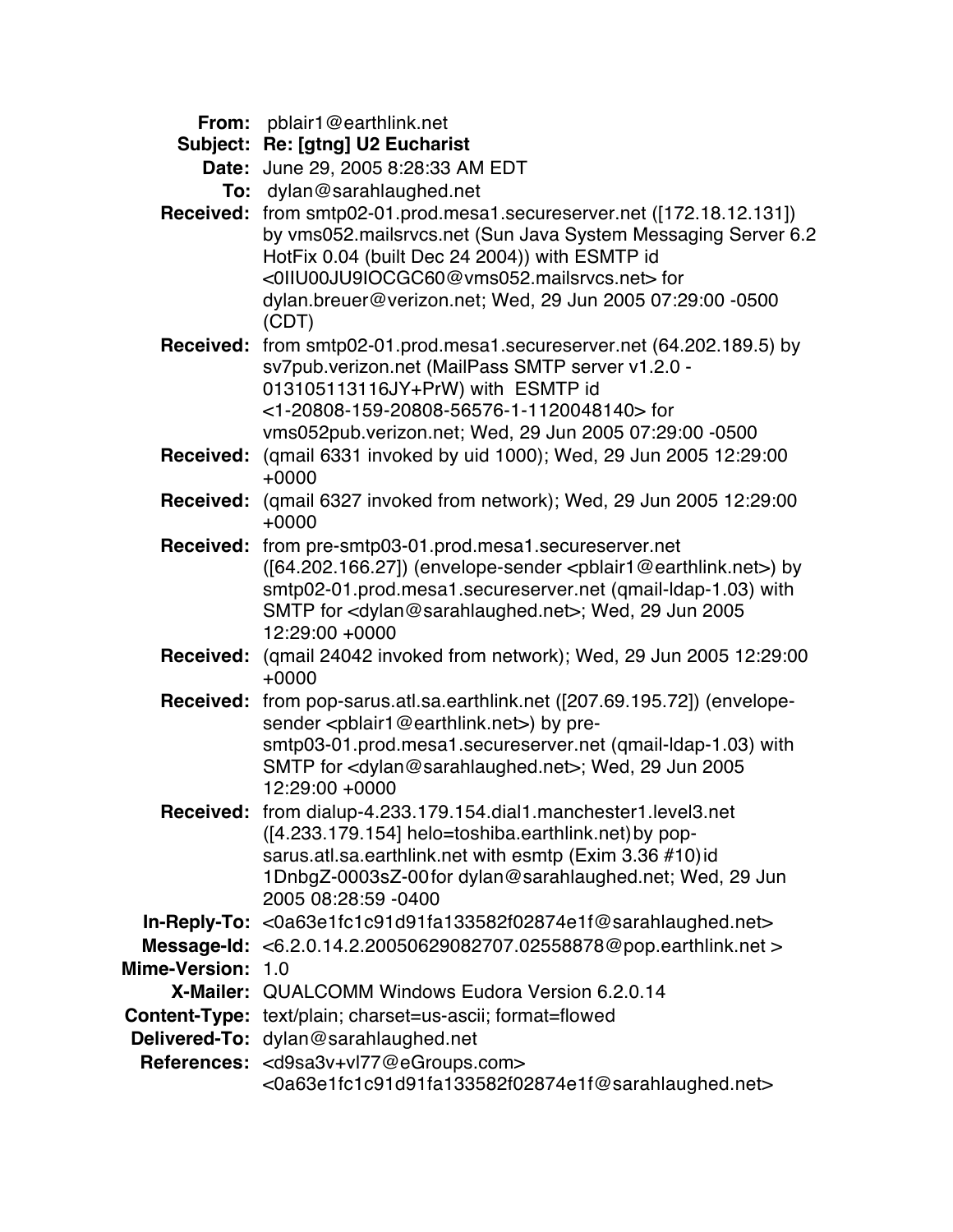Awesome, Dylan!

I thought I remembered this was on your calendar of cool things to do, but didn't know for sure.

I really appreciate it!

Also appreciate your lectionary blog-- thank you for it! Always helps me get the ideas flowing when I am meditating on an upcoming sermon.

Peace to you! Paige

At 06:58 PM 6/28/2005, you wrote: On Jun 28, 2005, at 3:57 PM, paige\_michele\_2000 wrote:

On another topic completely, blasting I Will Follow the other day, at the top of my speaker's capacity, I decided to stop \*talking\* about using U2 in worship, and actually \*do\* it, perhaps a Sunday evening this summer...

I know there was talk a while back about such a service-- have any of you actually developed such a liturgy?

Yup! Here's the liturgy that was used, including playlist. The Eucharistic Prayers aren't what I would have done if I'd written them; among other things, I wouldn't skip the words of institution and the epiklesis! I did pretty much select the music, though. \*How To Dismantle an Atomic Bomb\* wasn't out yet, so no songs from that album are included.

Hope that helps!

\_\_\_\_\_\_\_\_\_\_\_\_\_\_\_\_\_\_\_\_

Dylan

SarahLaughed.net -- resources for clergy and community: http://www.sarahlaughed.net/

"We live as though the world were what it should be, to show it what it can be." -- Angel, "Deep Down," \*Angel\* Season 4